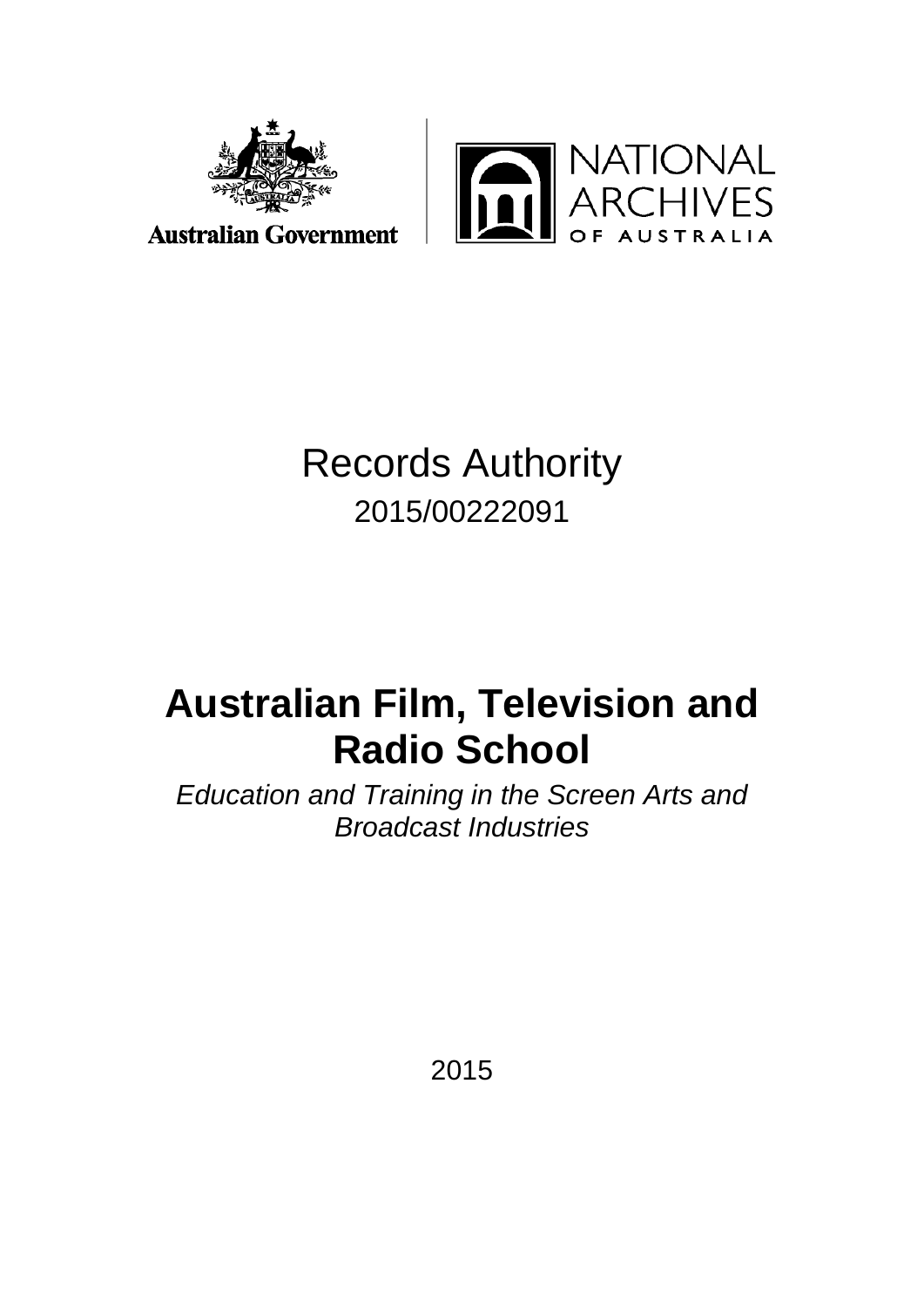# **CONTENTS**

| APPLICATION OF THIS AUTHORITY NAMES ARE AN OUT-THE RESERVE TO A PERSON RESERVED ASSESSMENT OF A PROPERTY AND T | -3 |
|----------------------------------------------------------------------------------------------------------------|----|
|                                                                                                                |    |
|                                                                                                                |    |
| EDUCATION AND TRAINING in the screen arts and broadcast industries ____ 6                                      |    |

© Commonwealth of Australia 2015

| This work is copyright. Apart from any use as permitted under the <i>Copyright</i> |
|------------------------------------------------------------------------------------|
| Act 1968 no part may be reproduced by any process without prior written            |
| permission from the National Archives of Australia. Requests and inquiries         |
| concerning reproduction and rights should be directed to the Publications          |
| Manager, National Archives of Australia, PO Box 7425, Canberra Business            |
| Centre ACT 2610. Australia.                                                        |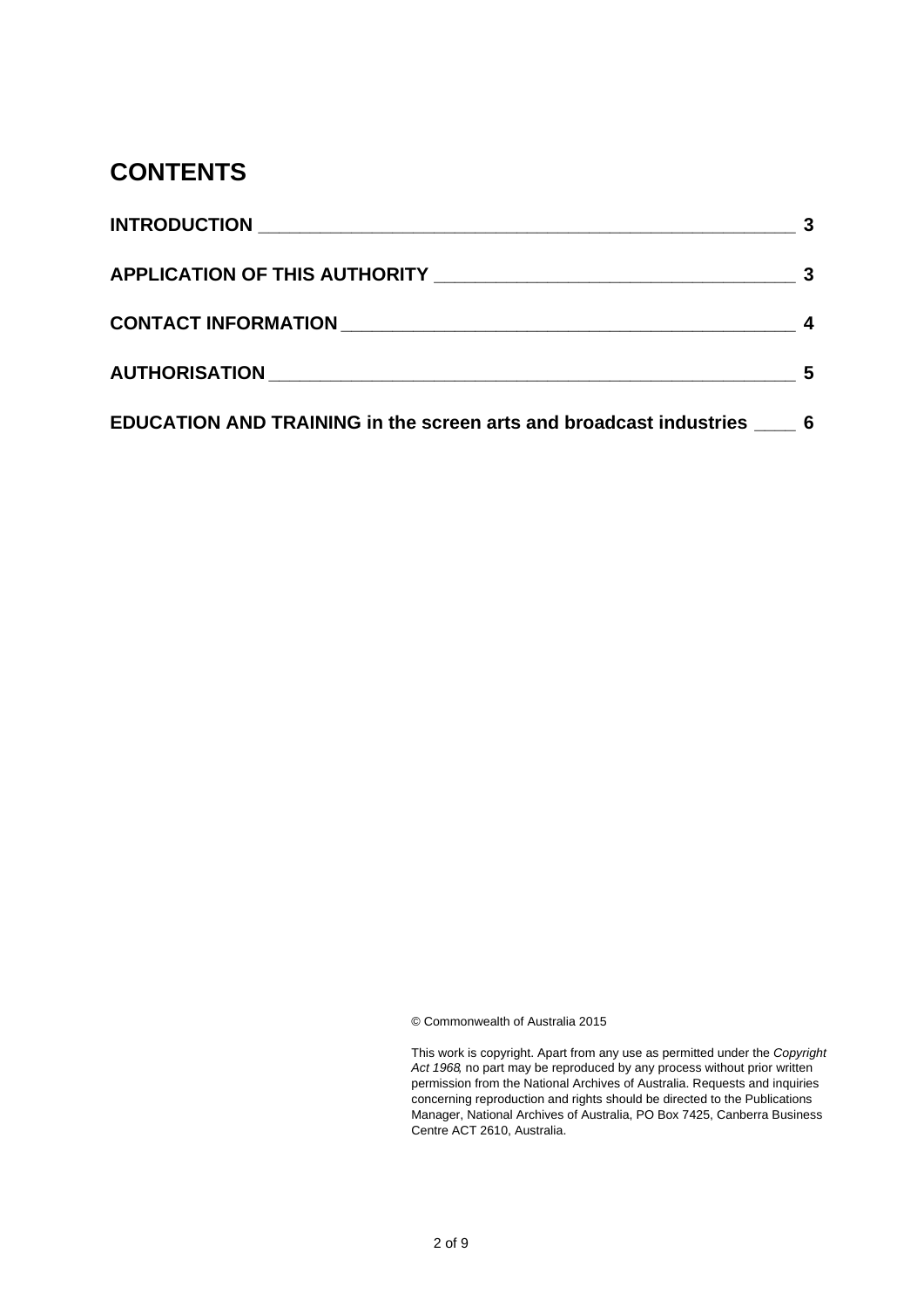# <span id="page-2-0"></span>**INTRODUCTION**

The Australian Film, Television and Radio School (AFTRS) and the National Archives of Australia have developed this Records Authority to set out the requirements for keeping or destroying records for the core business of Education and Training in the Screen Arts and Broadcast Industries. It represents a significant commitment on behalf of AFTRS to understand, create and manage the records of its activities.

This Authority is based on the identification and analysis of the business of AFTRS. It takes into account the agency's legal and organisational records management requirements, and the interests of stakeholders, the agency and the National Archives of Australia.

The Authority sets out those records that need to be retained as national archives and specifies the minimum length of time that temporary records need to be kept. This Authority gives AFTRS permission under the *Archives Act 1983*, for the destruction of the temporary records described after the minimum retention period has expired. Retention periods for these temporary records are based on: an assessment of business needs; broader organisational accountability requirements; and community expectations, and are approved by the National Archives of Australia on the basis of information provided by the agency.

As changes in circumstances may affect future records management requirements, the periodic review of this Authority is recommended. All amendments must be approved by the National Archives.

# <span id="page-2-1"></span>**APPLICATION OF THIS AUTHORITY**

- 1. This Authority supersedes Records Authorities RDA 1195 (1995) and RDA 1257 (1996). The superseded records authorities cannot be used by the AFTRS after the date of issue of this Authority.
- 2. This Authority is to be used to determine how long records must be kept. Records are matched to the relevant core business and records class in the Authority.
	- Where the minimum retention period has expired and the records are not needed for agency business they should be destroyed as authorised in this Authority.
	- Records that have not reached the minimum retention period must be kept until they do.
	- Records that are identified as Retain as National Archives (RNA) are to be transferred to the National Archives of Australia for preservation.
- 3. This Authority should be used in conjunction with general records authorities such as:
	- AFDA Express which covers administrative business processes and records common to many Australian Government agencies;
	- General Records Authority 24 Records Relating to Data Matching Exercises; and
	- General Records Authority 31 for source (including original) records that have been copied, converted or migrated.
- 4. The Normal Administrative Practice (NAP) provision of the *Archives Act 1983* gives agencies permission to destroy certain records without formal authorisation. This usually occurs where records are duplicated, facilitative or for short-term use only. NAP does not replace arrangements agreed to in this Authority but can be used as a tool to assist in identifying records for destruction together with an agency's Records Authority or Authorities, and with AFDA and AFDA Express. The National Archives recommends that agencies develop and implement a Normal Administrative Practice policy. Advice and guidance on destroying records as a normal administrative practice and on how to develop an agency NAP policy is available from the National Archives' website at **[www.naa.gov.au](http://www.naa.gov.au/)**.
- 5. Records that are reasonably likely to be needed as evidence in a current or future judicial proceeding or are subject to a request for access under the *Archives Act 1983,* the *Freedom of Information Act 1982* or any other relevant Act must not be destroyed until the action has been completed.
- 6. Records subject to a disposal freeze must not be destroyed until the freeze has been lifted. Further information about disposal freezes and whether they affect the application of this Authority is available from the National Archives website at **[www.naa.gov.au](http://www.naa.gov.au/)**.
- 7. Where the method of recording information changes (for example from a manual system to an electronic system, or when information is migrated from one system to a new system) this Authority can still be

3 of 9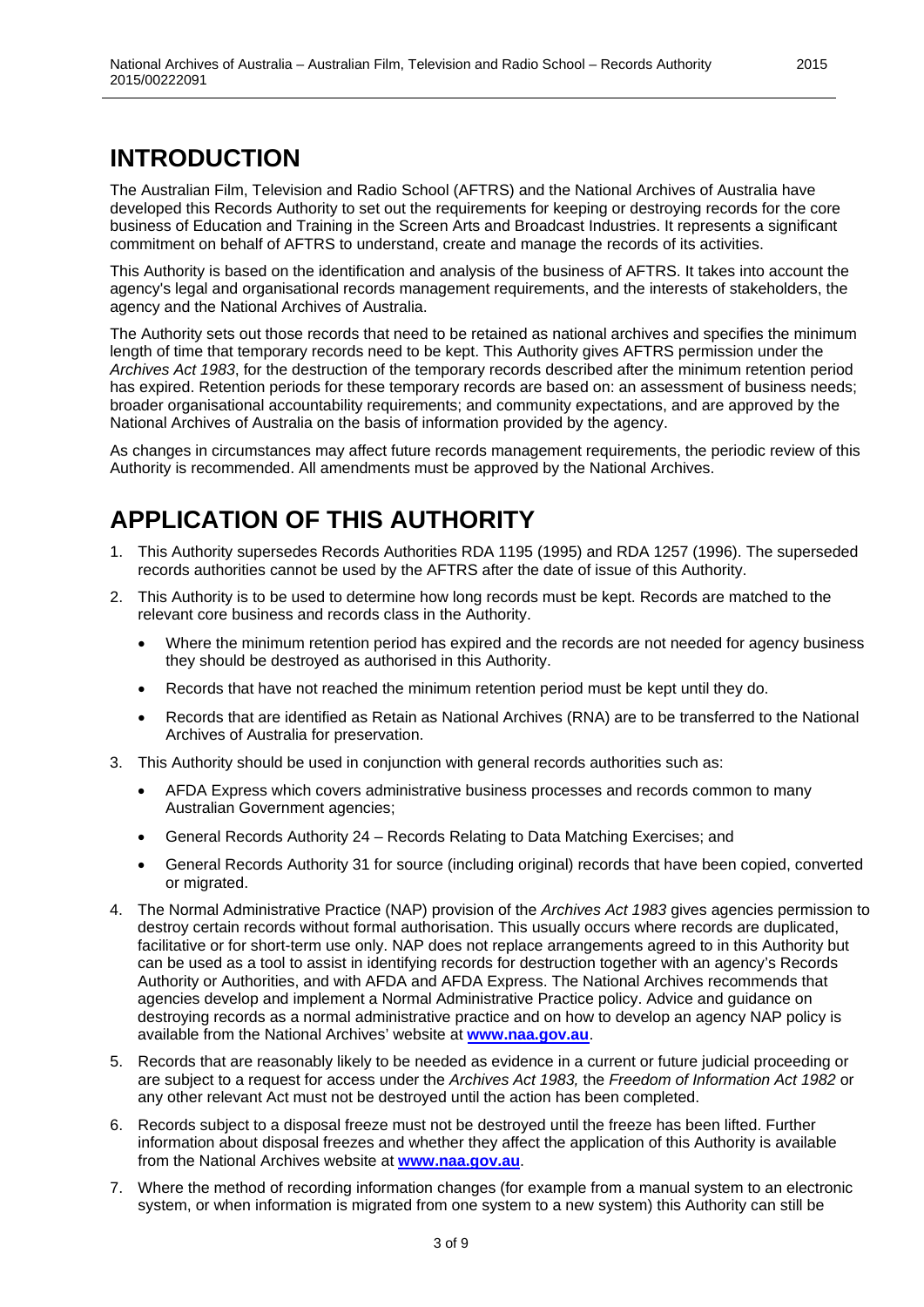applied, providing the records document the same core business. The information must be accessible for the period of time prescribed in this Authority. The agency will need to maintain continuing access to the information, including digital information, for the periods prescribed in this records authority or until the information is transferred into the custody of the National Archives.

- 8. In general, retention requirements indicate a minimum period for retention. AFTRS may extend minimum retention periods if it considers that there is an administrative need to do so, without further reference to the National Archives. Where AFTRS believes that its accountability will be substantially compromised because a retention period or periods are not adequate, it should contact the National Archives for review of the retention period.
- 9. Records coming within 'Retain as national archives' classes in this Authority have been determined to be part of the archival resources of the Commonwealth under Section 3C of the *Archives Act 1983*. The determination of Commonwealth records as archival resources of the Commonwealth obliges agencies to transfer the records to the National Archives when they cease to be current and, in any event, within 15 years of the records coming into existence, under Section 27 of the *Archives Act 1983*.
- 10. Records in the care of agencies should be appropriately stored, managed and preserved. Agencies need to meet this obligation to ensure that the records remain authentic and accessible over time. Under Section 31 of the *Archives Act 1983*, access arrangements are required for records that become available for public access including those records that remain in agency custody.
- 11. Appropriate arrangements should be made with the National Archives when records are to be transferred into custody. The National Archives accepts for transfer only those records designated as national archives.
- 12. Advice on how to use this Authority is available from the agency's records manager. If there are problems with the application of the Authority that cannot be resolved, please contact the National Archives.

# <span id="page-3-0"></span>**CONTACT INFORMATION**

For assistance with this authority or for advice on other records management matters, please contact the National Archives' Agency Service Centre.

| Queen Victoria Terrace            | Tel:     | $(02)$ 6212 3610         |
|-----------------------------------|----------|--------------------------|
| Parkes ACT 2600                   | Fax:     | $(02)$ 6212 3989         |
| PO Box 7425                       | Email:   | recordkeeping@naa.gov.au |
| Canberra Business Centre ACT 2610 | Website: | www.naa.gov.au           |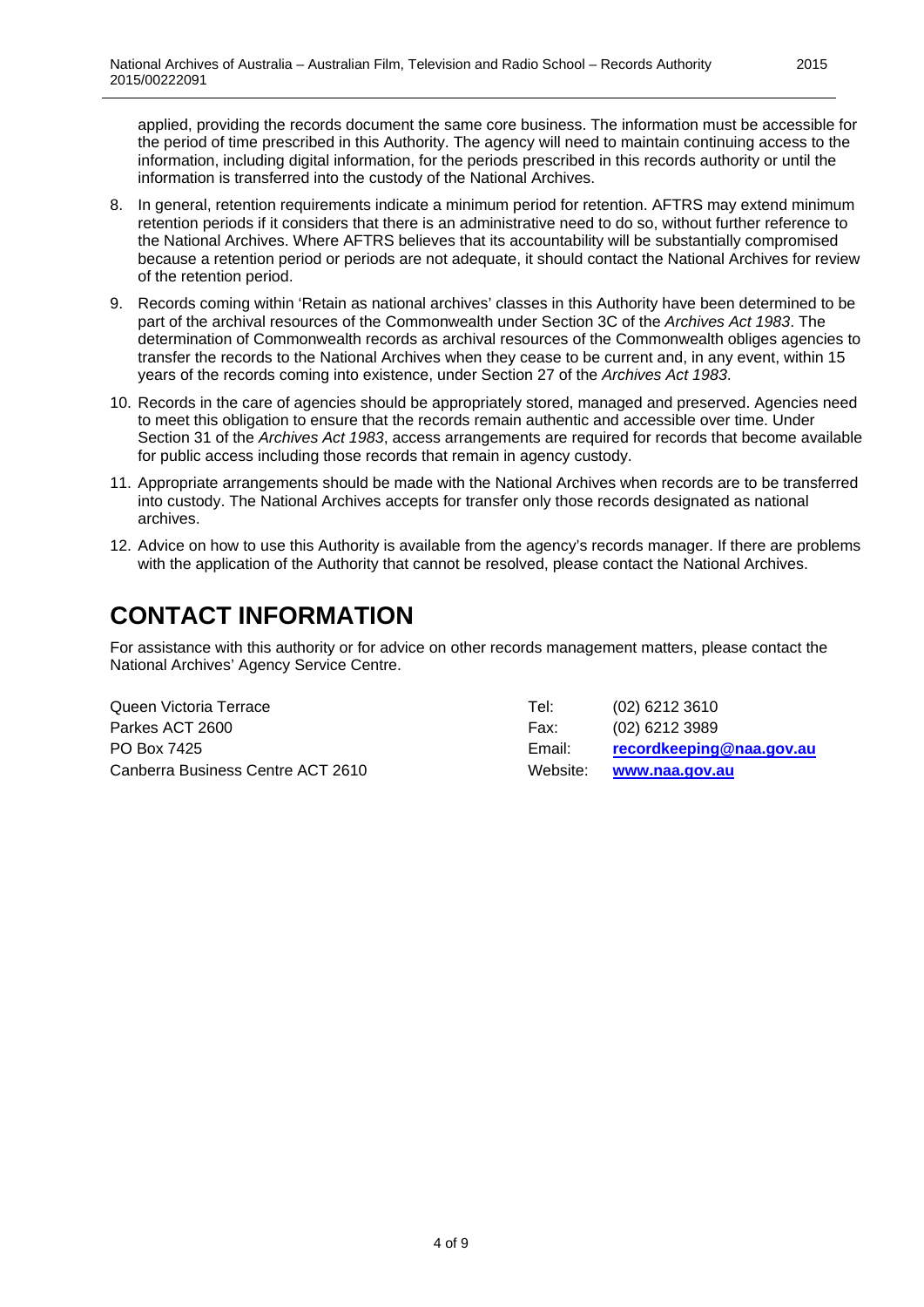#### <span id="page-4-0"></span>**AUTHORISATION**

#### **RECORDS AUTHORITY 2014/00222091**

| Person to whom notice of<br>authorisation is given: | Ms Ann Browne<br><b>Acting Chief Executive Officer</b><br>Australian Film, Television and Radio School<br>Building 130, The Entertainment Quarter<br>Moore Park NSW 2021 |
|-----------------------------------------------------|--------------------------------------------------------------------------------------------------------------------------------------------------------------------------|
|                                                     |                                                                                                                                                                          |

| <b>Purpose:</b>     | Authorises arrangements for the disposal of records in accordance with<br>Section 24(2)(b) of the Archives Act 1983.                                                                            |  |
|---------------------|-------------------------------------------------------------------------------------------------------------------------------------------------------------------------------------------------|--|
|                     | Determines records classed as 'Retain as national archives' in this<br>Records Authority to be part of the archival resources of the<br>Commonwealth under Section 3C of the Archives Act 1983. |  |
|                     |                                                                                                                                                                                                 |  |
| <b>Application:</b> | All core business records relating to Education and Training in the<br>Screen Arts and Broadcast Industries.                                                                                    |  |
|                     |                                                                                                                                                                                                 |  |

This authority gives permission for the destruction, retention or transfer to the National Archives of Australia of the records described. This authority will apply only with the consent of the agency currently responsible for the business documented in the records described.

| <b>Authorised by</b>                                                | Date of issue: |
|---------------------------------------------------------------------|----------------|
| David Fricker<br>Director-General<br>National Archives of Australia | 2015           |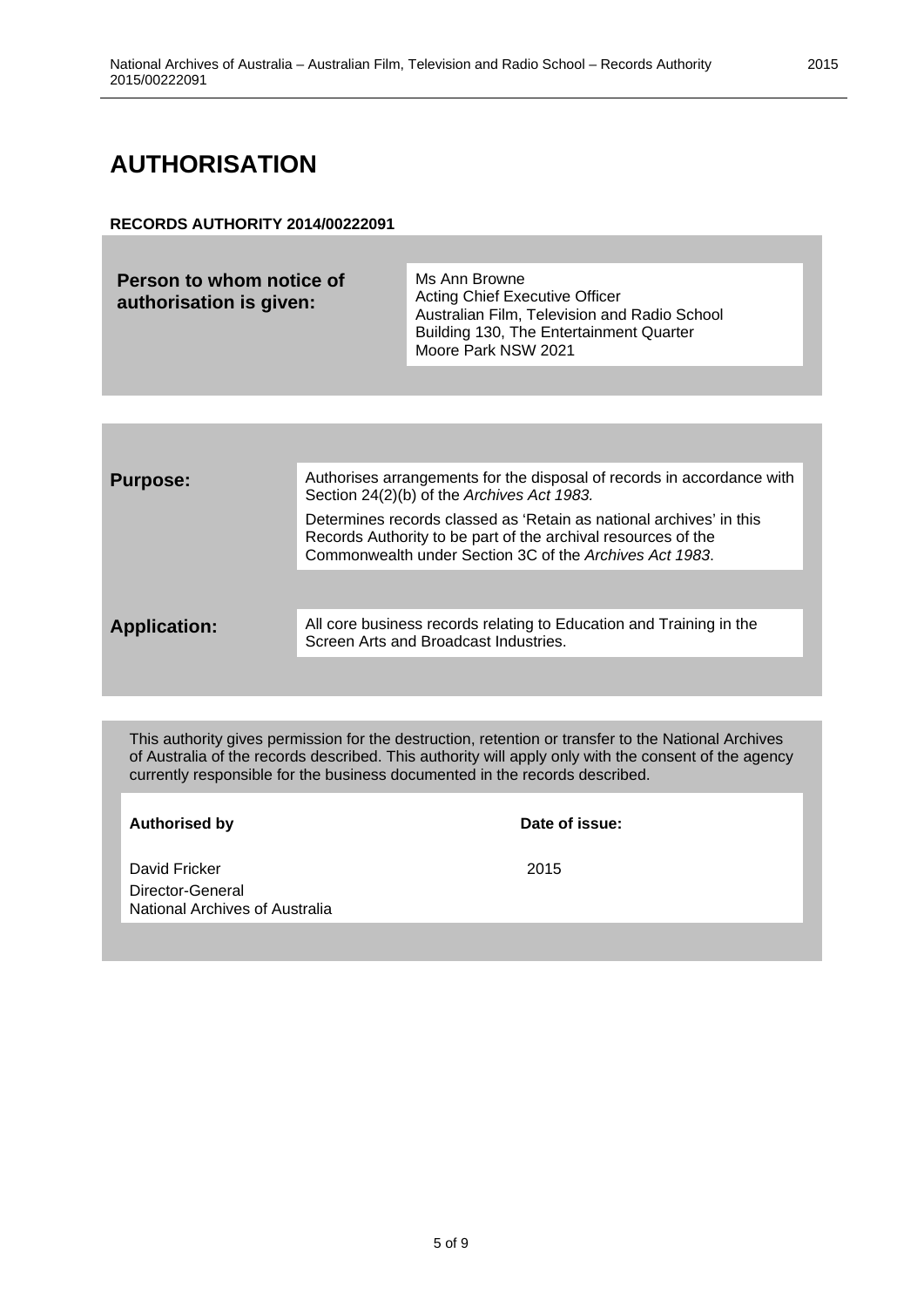<span id="page-5-0"></span>The core business of providing advanced education and training in the screen arts and broadcast industries. Includes formulating and delivering teaching curriculum and facilitating the learning process for degree courses, industry and school programs, conducting research and fostering national and international liaison and partnerships.

The **core activities** include:

- developing, implementing and reviewing School strategies, frameworks, programs and procedures;
- initial registration and ongoing management as a registered higher education provider with the accreditation agency, currently Tertiary Education Quality and Standards Agency (TEQSA);
- compliance with regulatory and legislative obligations such as course accreditation;
- developing and reviewing curricula for courses run by the School including award and short courses;
- developing, reviewing and awarding scholarships, bursaries, prizes and fellowships;
- arranging and managing graduation and award ceremonies;
- delivering teaching curriculum;
- facilitating creation of productions to support delivery of the curriculum including productions resulting from course outcomes;
- assessing students including results notification;
- selecting and admitting students to academic award courses and other programs, includes merit selection criteria;
- developing, delivering, and reviewing specialised workshops and programs (eg for industry and primary and secondary schools);
- student administration including, orientation activities, support services, enrolment, re-enrolment and variations, also including issuing production credits, awards and testamurs;
- creating and maintaining student personal and academic records;
- administration of student financial liabilities including tuition fees and other charges, and financial assistance;
- managing student grievances, appeals and discipline matters;
- marketing and promoting courses and programs including alumni events and activities;
- providing and managing commercial sale and distribution of productions;
- negotiating and establishing agreements and contracts, including agreements to distribute, promote and sell productions;
- maintaining production resource analysis management plans, guidelines and contracts and agreements;
- managing storage, control and maintenance of all original material including components of student productions and a copy of the final release version and copies of all versions of scripts;
- conducting or commissioning research and analysis by staff and students;
- liaising with stakeholders to manage education and training;
- conducting elections for membership of the School's council; and
- managing bequests or gifts donated to the School.

The performance of the core business is supported by **general activities** such as:

- developing, implementing and reviewing routine internal policies;
- providing and receiving advice and other forms of information;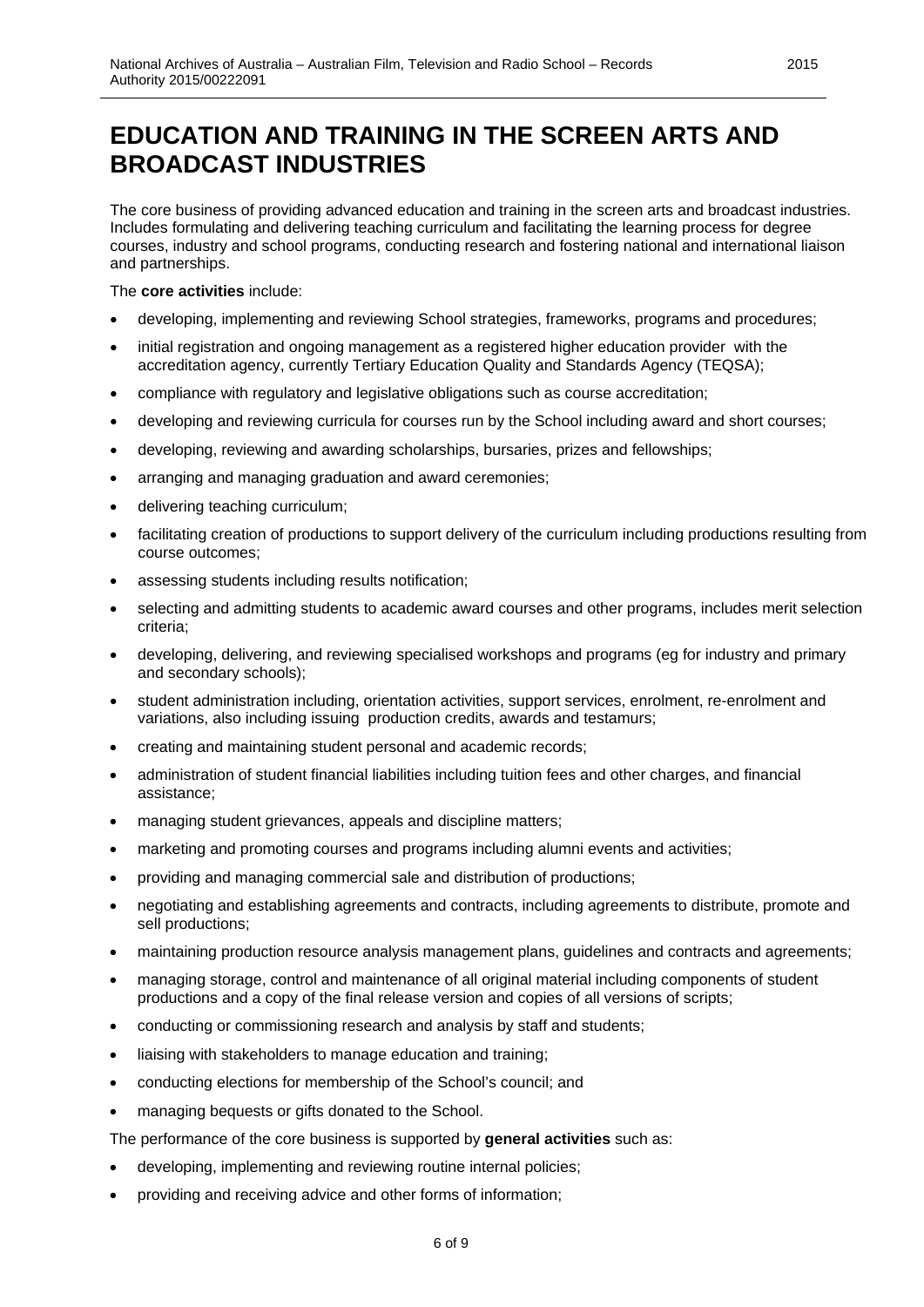- receiving awards and other forms of recognition;
- managing and participating in internal and external committees and meetings;
- arranging visits, travel, venue and facilities hire and catering;
- arranging and attending conferences, seminars, forums and workshops;
- developing reports and submissions;
- reviewing;
- preparing and delivering speeches;
- planning, conducting and facilitating audits; and
- receiving and responding to general enquiries.

*Cross references to AFDA Express Records Authority*

*For the application of grant funding and management of customer services, complaints and feedback, use COMMUNITY RELATIONS.*

*For the maintenance of new/and or rare production equipment, use EQUIPMENT & STORES.*

*For financial transactions and payments (eg insurance payments), use FINANCIAL MANAGEMENT.*

*For advice, briefs and submissions to the portfolio Minister, cabinet submissions and the organisation's participation in formal inquiries, use GOVERNMENT RELATIONS.*

*For legal advice and management of intellectual property, use LEGAL SERVICES.*

*For managing the acquisition of goods and services, including tendering and contracting arrangements, use PROCUREMENT.* 

*For repair, maintenance and fit-out of facilities, use PROPERTY MANAGEMENT.*

*Cross references to other records authorities*

*For minutes and meeting papers of the AFTRS School Council, Academic Board and sub-committees, use GOVERNING BODIES.*

| Class no | <b>Description of records</b>                                                                                                                                                                                                                           | <b>Disposal</b><br>action |
|----------|---------------------------------------------------------------------------------------------------------------------------------------------------------------------------------------------------------------------------------------------------------|---------------------------|
| 61744    | The following significant records documenting:                                                                                                                                                                                                          | Retain as                 |
|          | developing, implementing and reviewing high-level programs, plans,<br>$\bullet$<br>strategies and frameworks (eg course applicant selection guidelines, the<br>film, television and digital course framework and the Indigenous Program<br>Initiative); | national<br>archives      |
|          | high-level committees, working groups and other bodies where the<br>agency provides the secretariat, plays a prominent role, or is the<br>Australian Government's main representative. Includes agenda, final<br>version of minutes and tabled papers;  |                           |
|          | development and review of award and other courses, including master set<br>$\bullet$<br>of approved curricula. Includes final review reports, major drafts,<br>recommendations, stakeholder consultations, submissions, and<br>supporting research;     |                           |
|          | student academic qualifications including testamurs and academic<br>$\bullet$<br>transcripts;                                                                                                                                                           |                           |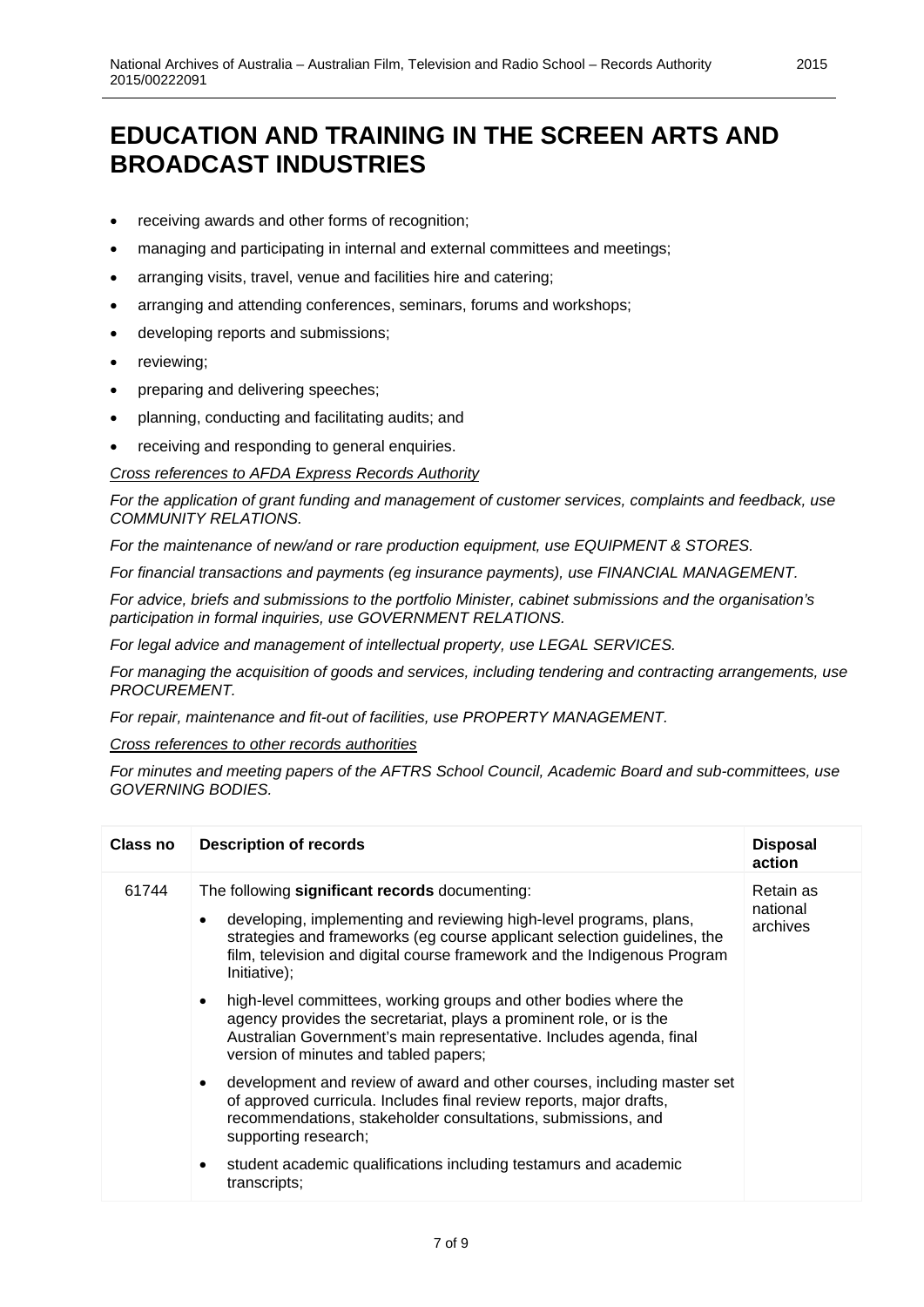| <b>Class no</b> | <b>Description of records</b>                                                                                                                                                                                                                                                                                          | <b>Disposal</b><br>action |
|-----------------|------------------------------------------------------------------------------------------------------------------------------------------------------------------------------------------------------------------------------------------------------------------------------------------------------------------------|---------------------------|
|                 | completed productions, made during or for the purposes of course<br>$\bullet$<br>delivery in best available format including:                                                                                                                                                                                          |                           |
|                 | release versions of completed student productions, including<br>$\circ$<br>preservation components for productions completed to film; and                                                                                                                                                                              |                           |
|                 | release versions of staff and commissioned productions, such as<br>$\circ$<br>training films.                                                                                                                                                                                                                          |                           |
|                 | Note: suitable formats, versions and components for transfers under<br>this class to be discussed with the Archives before transfer occurs.                                                                                                                                                                            |                           |
|                 | production files supporting completed student productions or made for<br>$\bullet$<br>training purposes. Includes actors releases, agreements for distribution<br>and sales and documentation establishing rights to the management of<br>productions and copyright clearances;                                        |                           |
|                 | outcomes of major research and analysis undertaken by staff or students<br>$\bullet$<br>or commissioned by the agency such as biographies of film makers or<br>research into techniques or technology. Includes final research reports,<br>research findings, statistical analysis, data models and research datasets; |                           |
|                 | summary records supporting the core business, such as registers of<br>٠<br>graduates and recipients of scholarships, bursaries, prizes and<br>fellowships;                                                                                                                                                             |                           |
|                 | providing and receiving high-level advice involving major stakeholders.<br>$\bullet$<br>Includes final versions of advice, position papers, submissions, opinions<br>and briefings;                                                                                                                                    |                           |
|                 | master versions of agency publications and marketing materials such as<br>٠<br>handbooks and course guides;                                                                                                                                                                                                            |                           |
|                 | developing high-level internal and external reports. Includes final<br>$\bullet$<br>versions, major drafts, stakeholder consultation and supporting research;                                                                                                                                                          |                           |
|                 | final versions of significant agreements and contracts and supporting<br>$\bullet$<br>documents, that are controversial, of public interest or relate to major<br>changes to policies and programs. Includes significant joint venture<br>agreements and Memoranda of Understanding;                                   |                           |
|                 | high-level reviews of the core business. Includes final review reports,<br>$\bullet$<br>major drafts, recommendations, submissions and supporting research;                                                                                                                                                            |                           |
|                 | final versions of speeches presented by the portfolio Minister, the agency<br>$\bullet$<br>head, or senior agency staff;                                                                                                                                                                                               |                           |
|                 | visits by high profile lecturers, includes final speeches and presentations<br>$\bullet$<br>delivered;                                                                                                                                                                                                                 |                           |
|                 | master set of historical photographic collection of the School, students,<br>$\bullet$<br>staff and productions. Includes associated metadata;                                                                                                                                                                         |                           |
|                 | final versions of unpublished proceedings, reports, presentations and<br>$\bullet$<br>papers from conferences, seminars and workshops hosted by the agency;<br>and                                                                                                                                                     |                           |
|                 | national and international awards received in recognition of the School's<br>٠<br>contribution to the film, television and radio industries.                                                                                                                                                                           |                           |